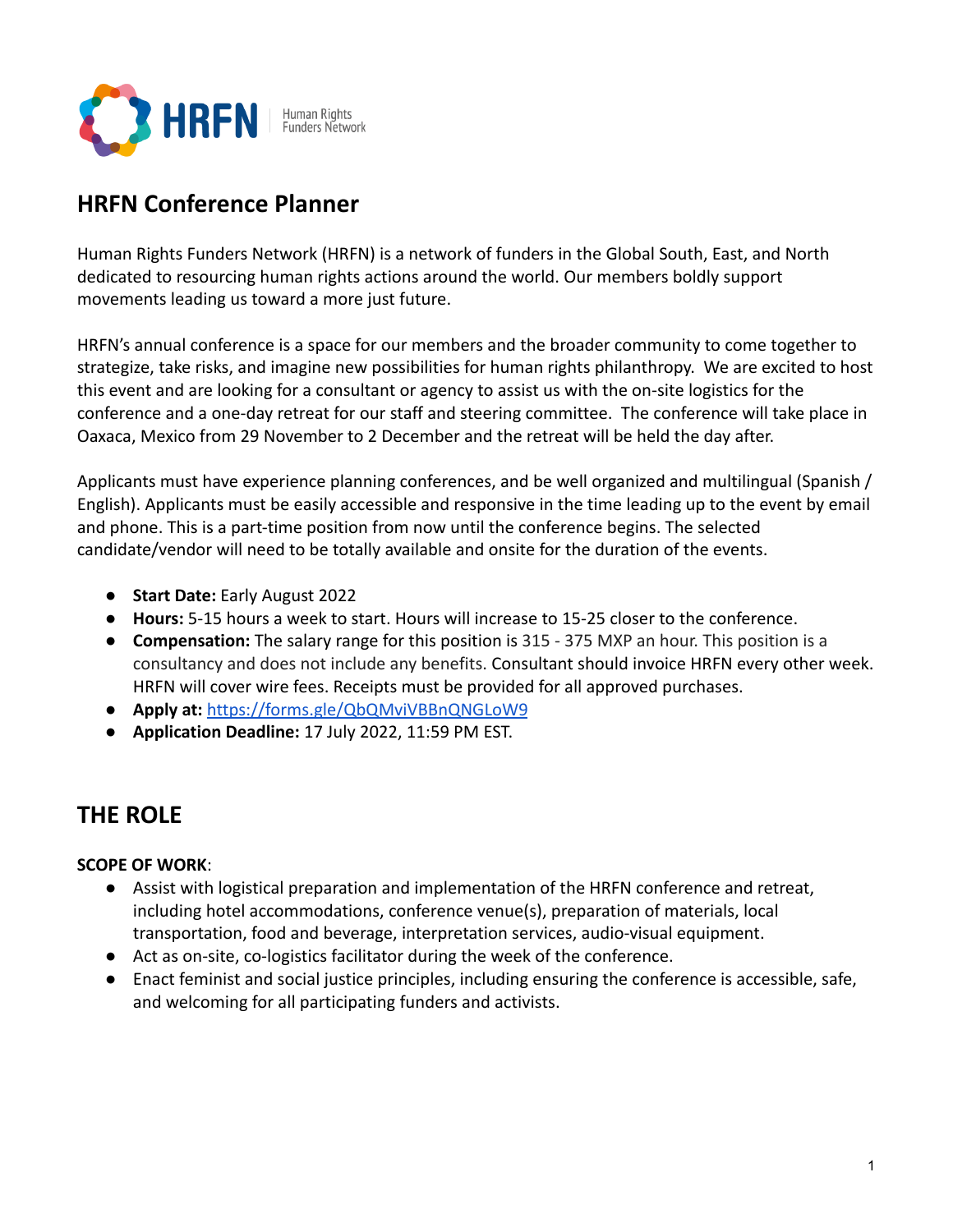#### **KEY DATES:**

- HRFN Conference: 29 November 2 December 2022
- HRFN Staff and Steering Committee Retreat: 3 December 2022.

#### **DELIVERABLES:**

#### **1. Hotel Management**

- Serve as main contact for the conference hotel and any hotels where HRFN secures rooms and/or conference space.
- Provide hotel information as needed per the contract (attendee names, arrival dates, etc.).
- Manage any amendments to the hotel contract.
- $\circ$  Provide HRFN with requested information about the hotel including maps and photos, to assist with session planning.

#### **2. Room Management**

- Manage HRFN's hotel room block.
- $\circ$  Collaborate with the Head of Program to identify and implement a system to track hotel room reservations.
- Send and manage communications with conference attendees around their room reservations.
- Keep updated and accurate record of room reservations.
- Provide rooming list to hotel per the contract deadline.

#### **3. Conference Registration**

- Assist HRFN staff with conference registration as needed. Tasking can include communicating with potential attendees and speakers. Help troubleshoot registration issues and provide information around visa and other travel issues.
- Support tasking as necessary in Whova, our event management platform.

## **4. Food and Beverage**

- **○** Coordinate catering needs with the hotel.
- **○** Identify restaurant/venue for evening reception and/or dinners. Coordinator will recommend at least three spaces, which accommodate different dietary needs (vegetarian, gluten free, etc.) and capacity of the participants (up to 150).

#### 5. **Multimedia and Audio-Visual Equipment**

○ Work with HRFN and hotel to identify and secure necessary audio-visual equipment (e.g. projectors, screens, speakers, high-speed internet, microphones).

## 6. **Interpretation Services**

○ Secure availability and fair rate of interpretation services. Ensure intereptors are familiar with feminist and anti-racist interpreation and knowledge about human rights issues.

## 7. **Local Transportation**

○ Identify local transportation services and coordinate airport transfers. Ensure that all participants get to the hotel from the airport and vice versa.